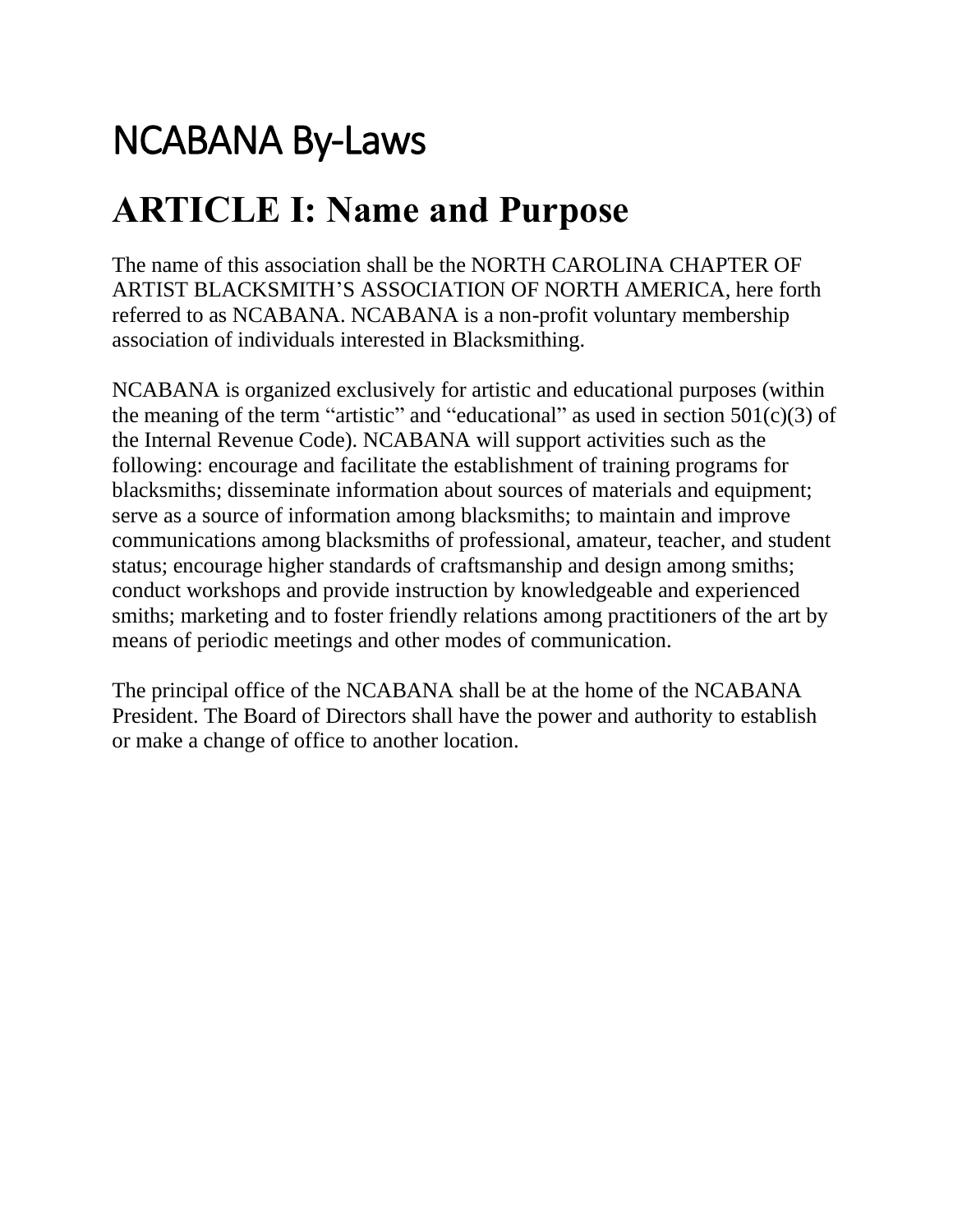# **ARTICLE II: Elected Officers**

The elected officers of NCABANA shall be President, Vice-president, Secretary and Treasurer. These officers will function as the Executive Committee. They shall be elected for a term of two years. Executive Committee shall serve without salary. Executive Committee are expected to attend all chapter meetings and be available to action NCABANA related matters. The travel expenses and other expenses incurred by the Executive Committee acting in their official capacity must be approved by a majority vote by the Board of Directors. Within NCABANA, the interpretation of the NCABANA By-Laws together with any rules of NCABANA shall rest with the consensus decision of the Executive Committee. They shall have further duties as prescribed below.

Nominations for elected officers will be open during the 2nd and 3rd quarter meeting of each year. Candidates for office must be a member in good standing for at least two consecutive years prior to the nomination and a resident of North Carolina. Voting shall be held by secret ballot. Ballots will be mailed to the members by the Secretary after the nominations are closed. The results shall be opened and counted by a committee of three appointed by the President. Counting shall be done at the 4th quarter meeting. In case of uncontested elections, the President has the power to dispense with the mailing of ballots.

In the event that quarterly meetings are canceled for any reason the Secretary shall solicit nominations by mail for the open positions of the executive committee. All nominations by mail must receive two nominations, a primary and a secondary, to be placed for consideration by the membership. If multiple nominations for any position are received the Secretary shall conduct mail in balloting as prescribed in paragraph 2 above.

The elected officers shall take office in January.

There shall be no limit to the terms of office that the officers may hold.

Vacancy in any office because of death, resignation or other cause may be filled by a majority vote by the Board of Directors for the unexpired term. Elected officers may be removed from office by a 2/3 majority vote by the Board of Directors.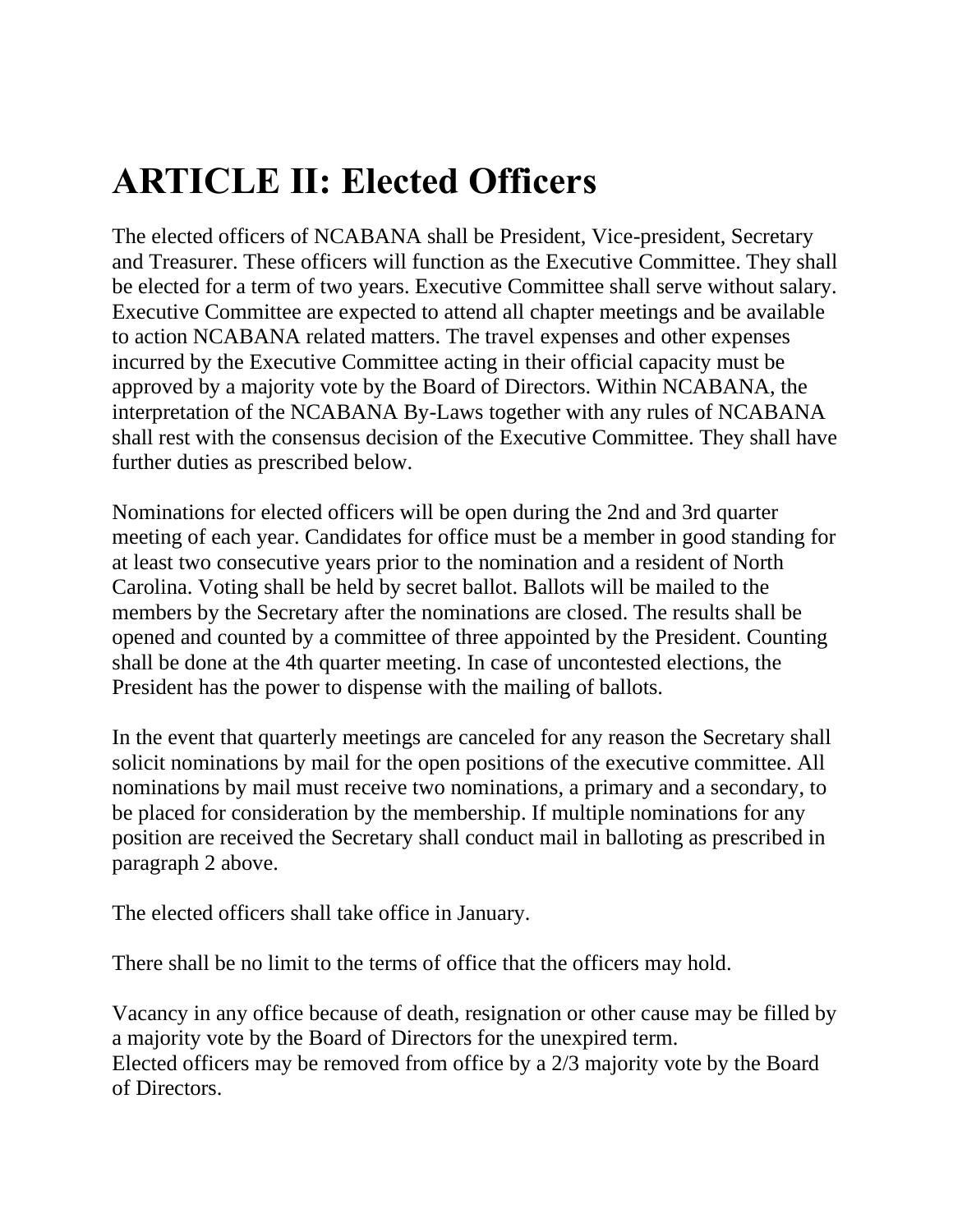### **Section I: Power and Duties of Executive Committee**

#### PRESIDENT

The President shall be the principal executive officer of NCABANA and shall, in general, supervise and control all the business of NCABANA. The President is to be responsible for planning and executing the programs for the organization. The President shall preside at all meetings of the Board of Directors. The President shall preside at all meeting held by the membership of NCABANA. The President shall have the power to appoint any committee or individual he/she deems necessary for the proper functioning of the organization. Any additional duties or responsibility that may arise from time to time shall fall under the responsibility of the President, unless expressly assigned to other officers by these by-laws. The President shall have the power to authorize any payment for any proper NCABANA purposes up to \$500. Payments over \$500 require approval of twothirds of the Board of Directors. President is responsible for the newsletter which should be sent out at least two weeks prior to the scheduled meeting. The President may delegate any responsibility at his/her discretion.

#### VICE-PRESIDENT

In the absence of the President, or in the event of the inability or refusal to act by the President, the Vice-president shall perform the duties of the President. The Vice-president will oversee Iron-in the Hat at chapter meetings.

#### SECRETARY

The Secretary shall maintain minutes of all meetings, record all decisions made by Board of Directors and Executive Committee. These shall be kept as a permanent record of NCABANA. The Secretary shall be the custodian of all NCABANA records. The Secretary shall handle all official correspondence for NCABANA. The Secretary shall keep a current membership list with names, address, phone number and e-mail contacts.

#### **TREASURER**

The Treasurer shall have custody of and be responsible for all funds and securities of NCABANA, shall receive and give receipts for monies due and available to NCABANA from any source whatsoever, and shall deposit all such monies in the name of NCABANA in such banks, trust companies or other depositories as are selected by the Board of Directors. The Treasurer shall use good accounting practices to keep financial records in such a way as to provide for a complete audit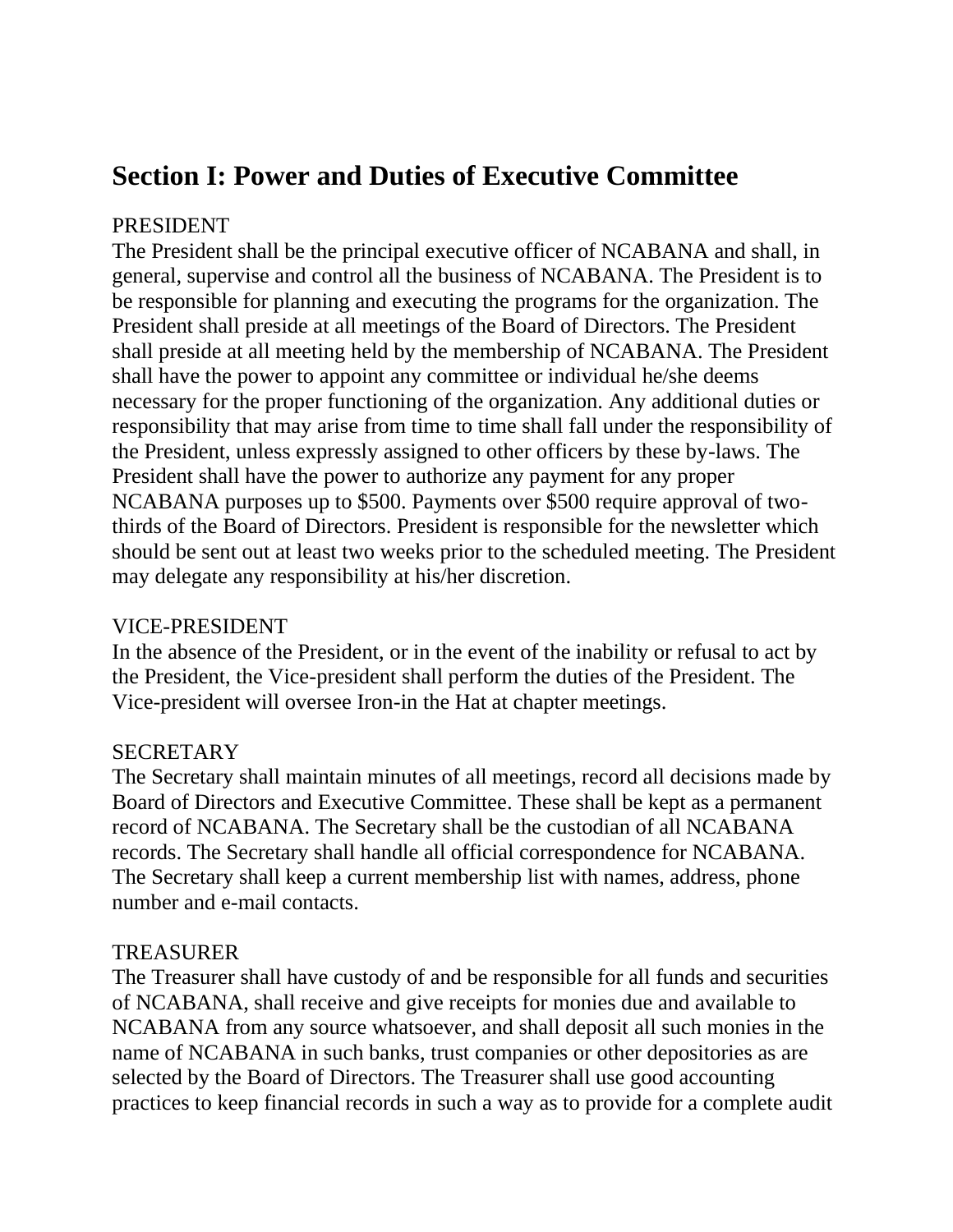if deemed necessary. The Treasurer shall provide quarterly financial updates to the Board of Directors. The Treasurer disperses funds for expenses authorized by the President. The Treasurer shall further have the authority, on his/her own motion, to disburse funds in the usual and normal course of business up to \$150. The Treasurer may prepare an annual budget. The Board of Directors can approve this annual budget and allow the Treasurer to make payments in the budget without further approval.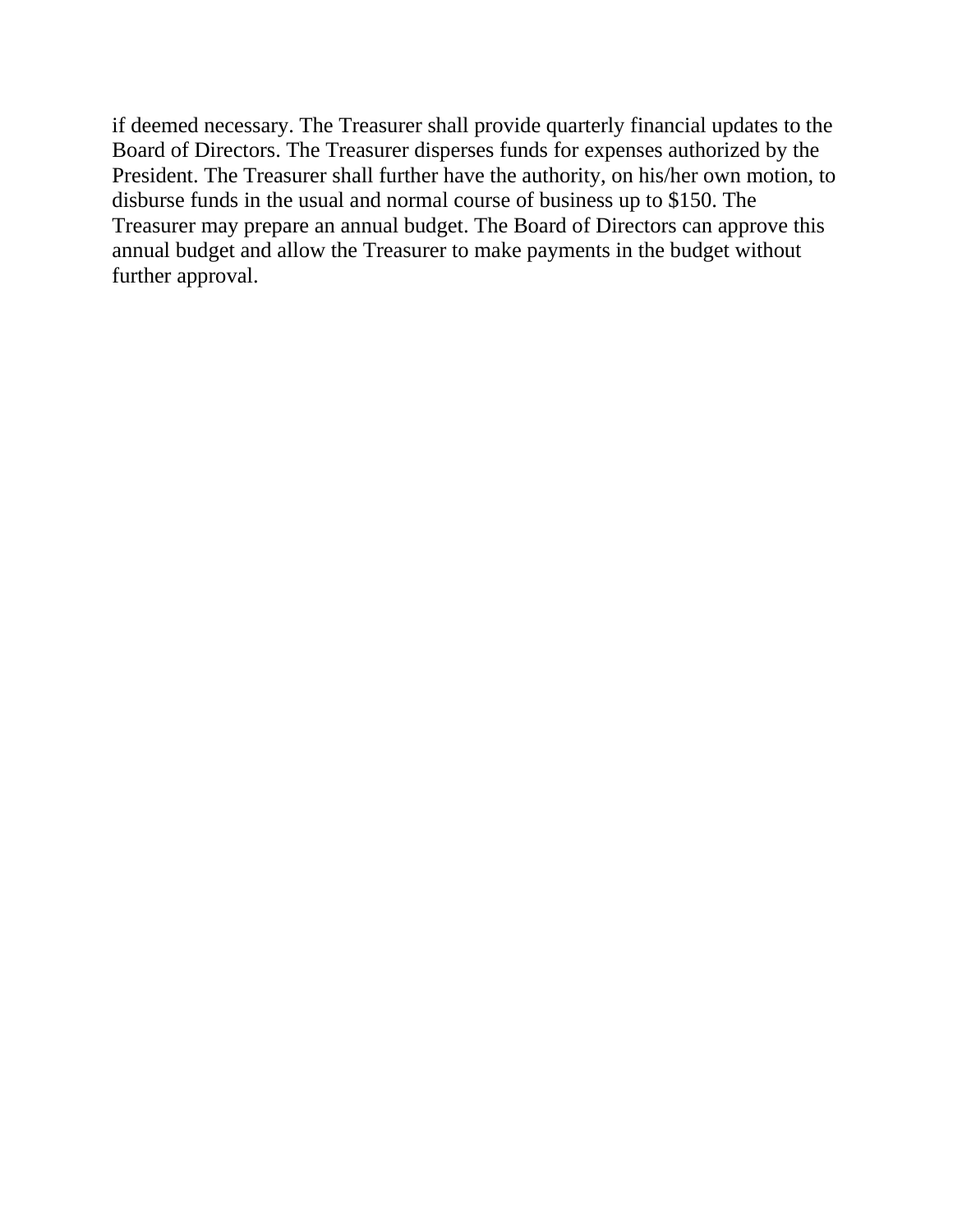# **ARTICLE III: Board of Directors**

### GENERAL POWERS

The business and affairs of NCABANA shall be managed by its Board of Directors, with the exception of specific powers assigned to the Executive Committee.

### NUMBER, TENURE, DUTIES AND QUALIFICATIONS

The Board of Directors shall consist of the Executive Committee and members representing local area groups. Local area groups should nominate their representative to serve on the board for a period of two years. Nominees to the board will be reviewed and accepted by the Executive Committee.

An individual may be removed from the Board by a 2/3 majority vote from the Board of Directors.

In addition, the Executive Committee may appoint ex-officio and/or advisory members to the Board of Directors. These appointed members shall have no vote.

Board members must be a member in good standing and a resident of North Carolina.

Board members are expected to attend all Board Meetings and act in the best interest of the local groups they represent. If a board member misses more than two consecutive meetings, without a prior excuse or sending an appropriate proxy, they may be excused from the Board following the proper 2/3 majority voting process.

### **MEETINGS**

ROBERT'S RULES OF ORDER shall govern the conduct of all meetings. All members of the Board are expected to be familiar with the proper use of these rules.

An annual meeting of the Board of Directors shall be held. Special meetings of the Board of Directors may be called by or at the request of the President. Notice for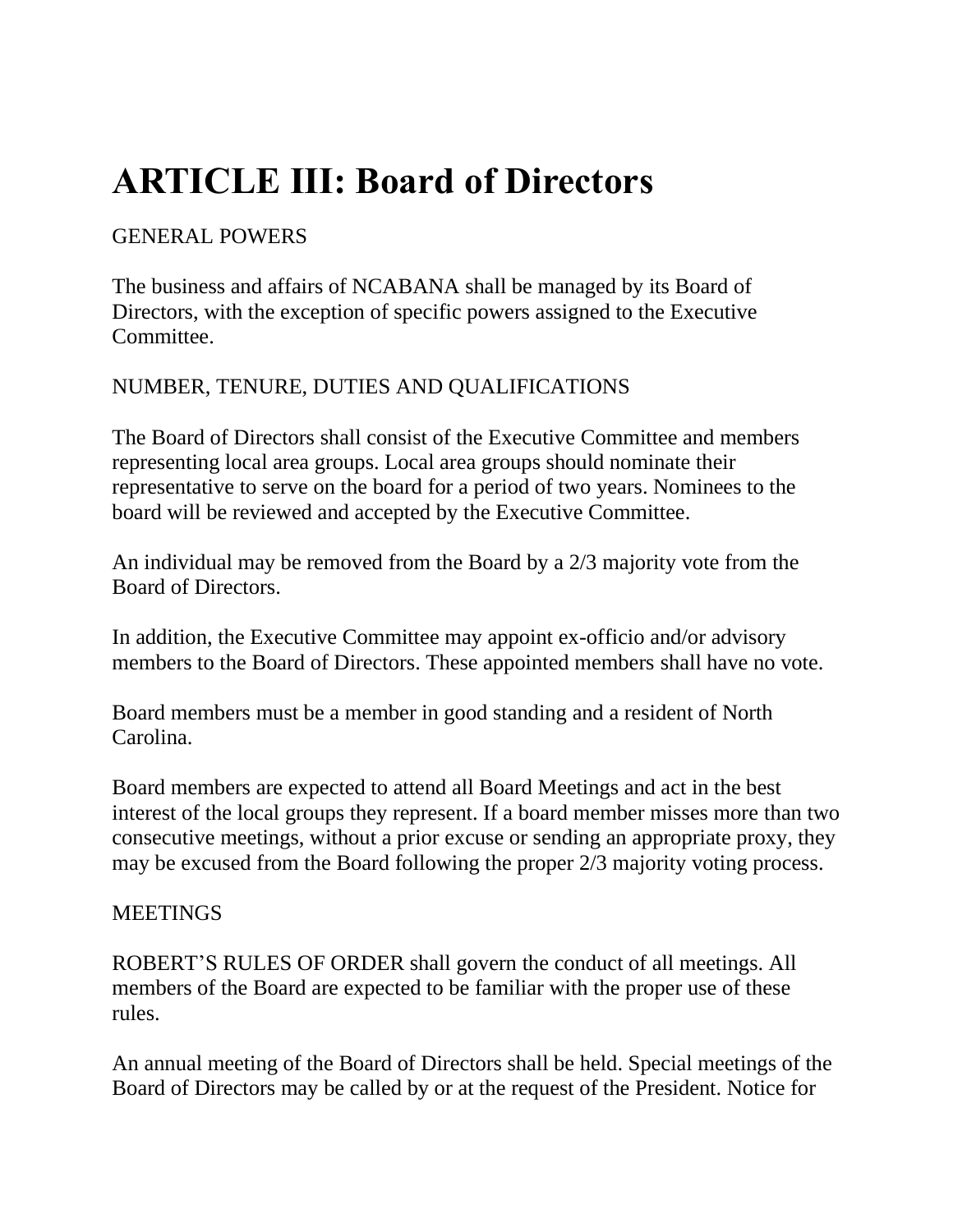meetings of the Board of Directors shall be given at least one week before the time fixed for the meeting by word of mouth, telephone, or written notice to each member of the Board of Directors. A Board of Director member may waive notice of any meeting.

A 2/3 majority of the Board of Directors shall constitute a quorum. The act of the quorum shall be the act of the Board of Directors. If less than quorum is present, the meeting is adjourned.

The Board of Directors shall serve without salary.

The travel expenses and other expenses incurred by the Board of Directors acting in their official capacity must be approved by a majority vote by the Board of Directors.

Any action required by law to be taken by the Directors, may be taken without a meeting at the discretion of the President.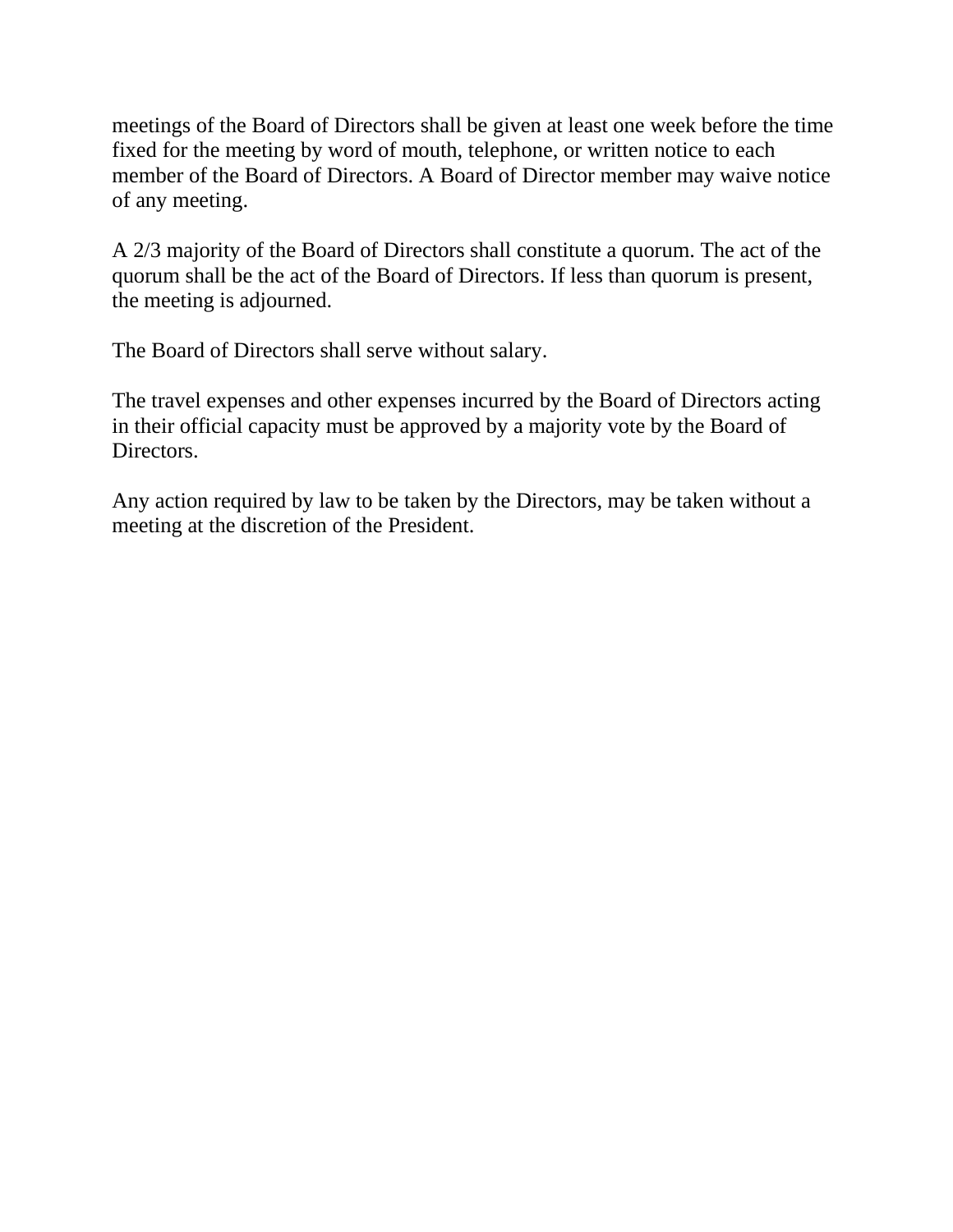# **ARTICLE IV: Fiscal Policy**

### FISCAL YEAR

The fiscal year of NCABANA shall be from January 1st to December 31st of the same year.

### DISBURSEMENT

No part of the net earnings of NCABANA shall inure to the benefit of, or be distributable to its members, trustees, officers, or other private persons, except that NCABANA shall be authorized and empowered to pay reasonable compensation for services rendered and to make payments and distributions in furtherance of the purposes set forth in the object and purpose clause hereof. No substantial part of the activities of NCABANA shall be the carrying on of propaganda, or otherwise attempting to influence legislation, and NCABANA shall not participate in, or intervene in (including the publishing or distribution of statements) any political campaign on behalf of any candidate for public office. Notwithstanding any other provision of this document, NCABANA shall not carry on any other activities not permitted to be carried on (a) by an organization exempted from federal income tax under section  $501(c)(3)$  of the Internal Revenue Code, or corresponding section of any future federal tax code, or (b) by an organization, contributions to which are deductible under section  $170(c)(2)$  of the Internal Revenue Code, or corresponding section of any future federal tax code.

#### DISSOLUTION

Upon dissolution of NCABANA the assets shall be distributed for one or more exempt purposes within the meaning of section  $501(c)(3)$  of the Internal Revenue Code, or the corresponding section of any future federal tax code, or shall be distributed to the federal government, or to a state or local government. Any such assets not so disposed of shall be disposed of by a court of competent jurisdiction of the county in which the principal office of NCABANA is then located, exclusively for such purposes or to such organization or organizations, as said court shall determine which are organized and operated exclusively for such purposes.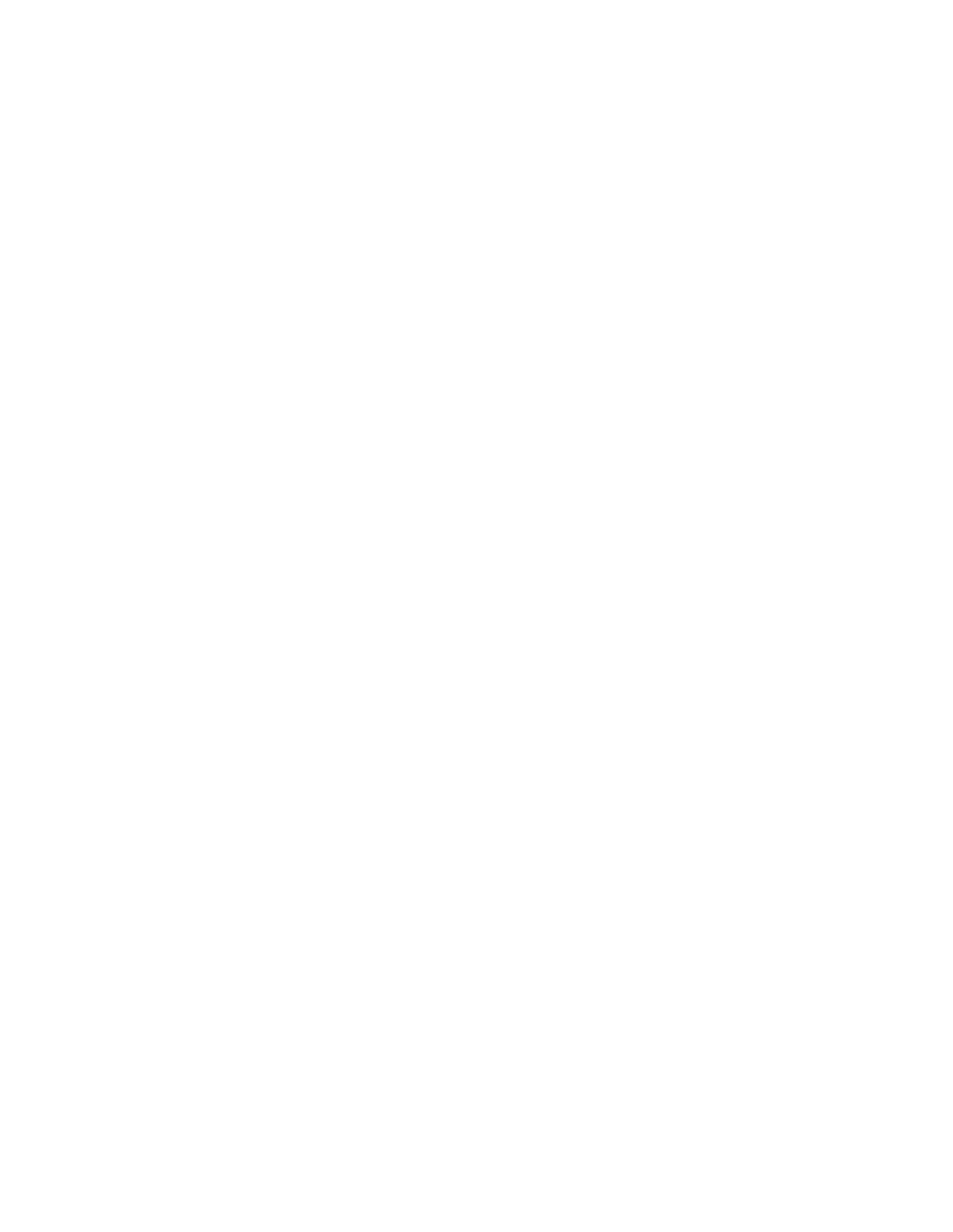# **ARTICLE V: Membership**

To be eligible for membership in NCABANA the applicant shall be eighteen years of age, of good character and shall express an interest in Blacksmithing and supporting the objectives of NCABANA. Â Persons under the age of eighteen years of age may become a member of NCABANA when sponsored by an active member. They must be accompanied by a parent/guardian to the meetings. Membership eligibility shall be maintained only if annual dues are paid in a timely fashion.

Members who pay their dues up to 5 months late will keep their original membership date after six months late their membership will start over.

Annual membership dues shall be set by the Board of Directors.

In the event the conduct of a member becomes unsafe or obnoxious to the extent that their further presence is undesirable, it shall be the duty of the Elected Officials to inform the member of the conduct objected to, and to notify the member that they stand to be expelled from NCABANA. Obnoxious conduct shall not be charged on mere whim or on personal taste or bias; but on conduct which by common standards of courtesy and decency can be considered outrageous. The decision to expel a member under this article shall require unanimous agreement of all members of the Board of Directors.

Any person who has contributed to the advancement of blacksmithing and has given excessively of his/her time and talents to the advancement of blacksmithing in NCABANA may be made an Honorary Life Member by a unanimous vote of the Board of Directors. Honorary Life Members shall be entitled to all privileges as a member but is exempt from payment of dues.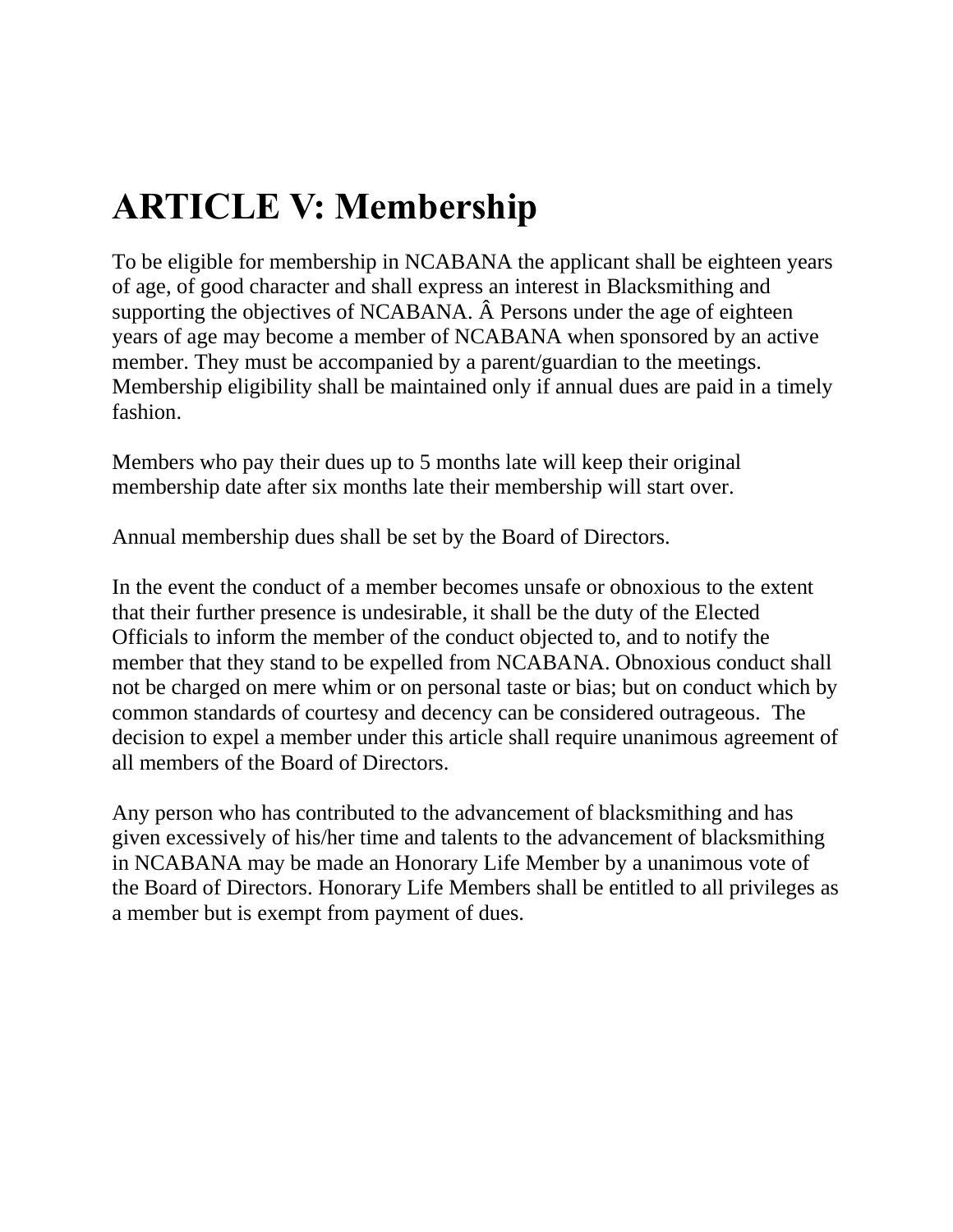# **ARTICLE VI Local and Student Groups**

Local Groups would operate so that members may learn and teach within a region of North Carolina. Any group of NCABANA members may ask the Board of Directors to establish them as a Local Group. The Board of Directors will then review the request and act on the establishment of the group. Local Groups are allowed to nominate their representative to the board once they have maintained an attendance of at least six chapter members for a period of six months.

Student Groups are intended to be formed so that younger people can have an opportunity learn about blacksmithing. Any group of students may ask the Board of Directors to establish a Student Group on their behalf. Each Student Group will have sponsor. The sponsor is required to be member in good standing of NCABANA and will represent the student group on the Board of Directors. Student members will be welcomed and encouraged to attend NCABANA meetings. Individuals in Student Groups will not receive their own copy of the dv\_720\_newsletter by mail and have no voting privileges. Student Groups will receive two copies of the printed dv\_720\_newsletter, one for the club to be shared and one for school library.

Local and Student Groups under the NCABANA organization must adhere to all NCABANA By-Laws. Local and Student Groups will allow any NCABANA member to attend their meetings and may invite non-members for recruitment as potential members. Meeting schedules will be submitted and published by NCABANA. Local and Student Groups should maintain a list of their members and are expected to provide regular reports to NCABANA for publication.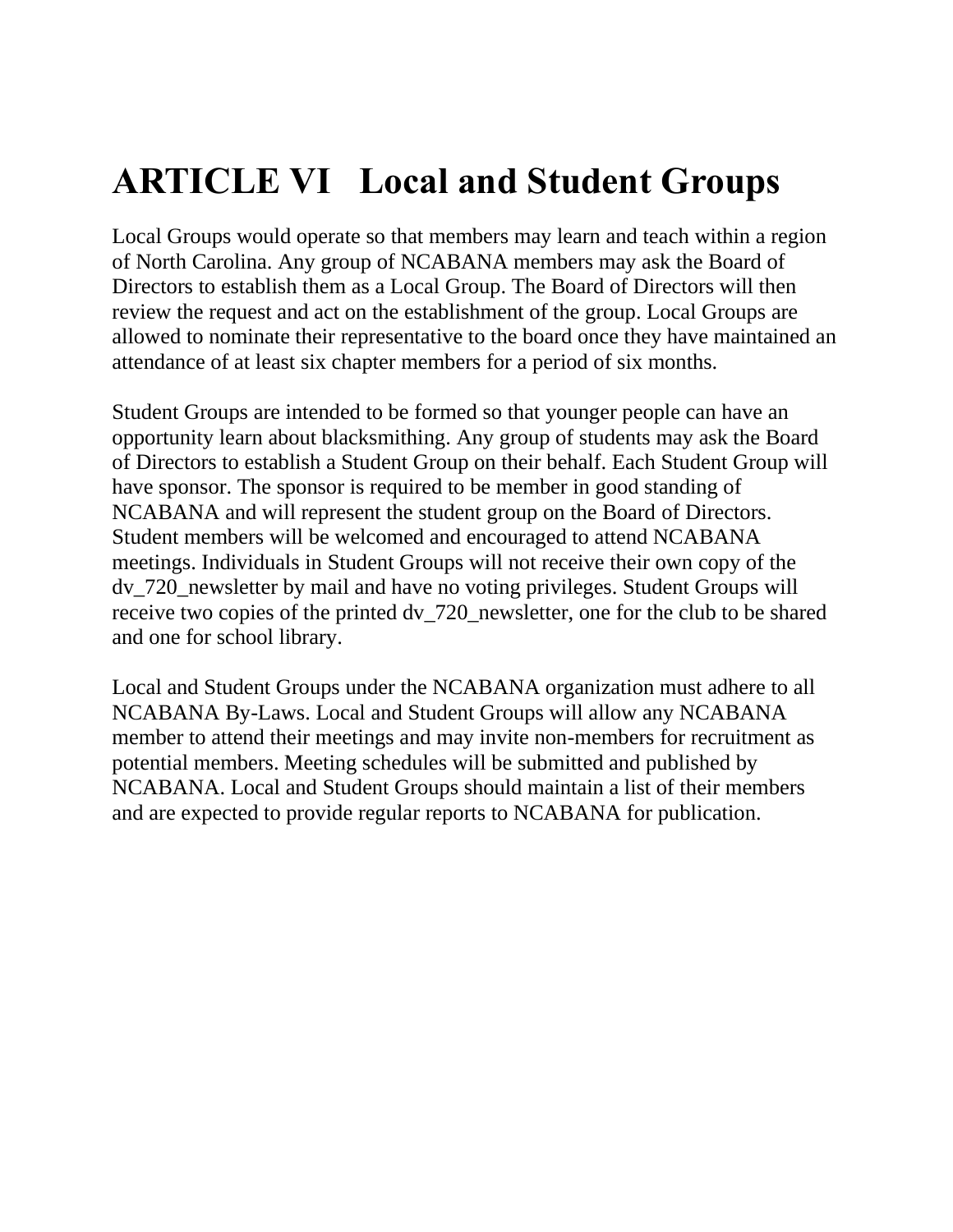# **ARTICLE VII: CONFLICT OF INTEREST/EQUAL OPPORTUNITY**

The members of the Board of Directors and employees of the NCABANA shall avoid conflicts of interest and any conduct which may suggest the appearance of impropriety in financial disbursement. If a potential conflict of interest arises, the Board member or employee shall not vote on nor participate in the solicitation, negotiation, formation, award, arbitration, modification, or settlement of any contract or grant involving any funds or any dispute arising under such contract or grant when the Board member or management employee stands to benefit, either directly or indirectly, from such contract or grant. All Board members and employees shall be informed of this policy.

NCABANA strictly prohibits discrimination in participation, educational programs, and activities on the basis of race, national origin, color, creed, religion, sex, age, disability, veteran status, sexual orientation, gender identity, or associational preference.

Any member found by the Board of Directors to be in violation of Article VII will be immediately dismissed from the organization.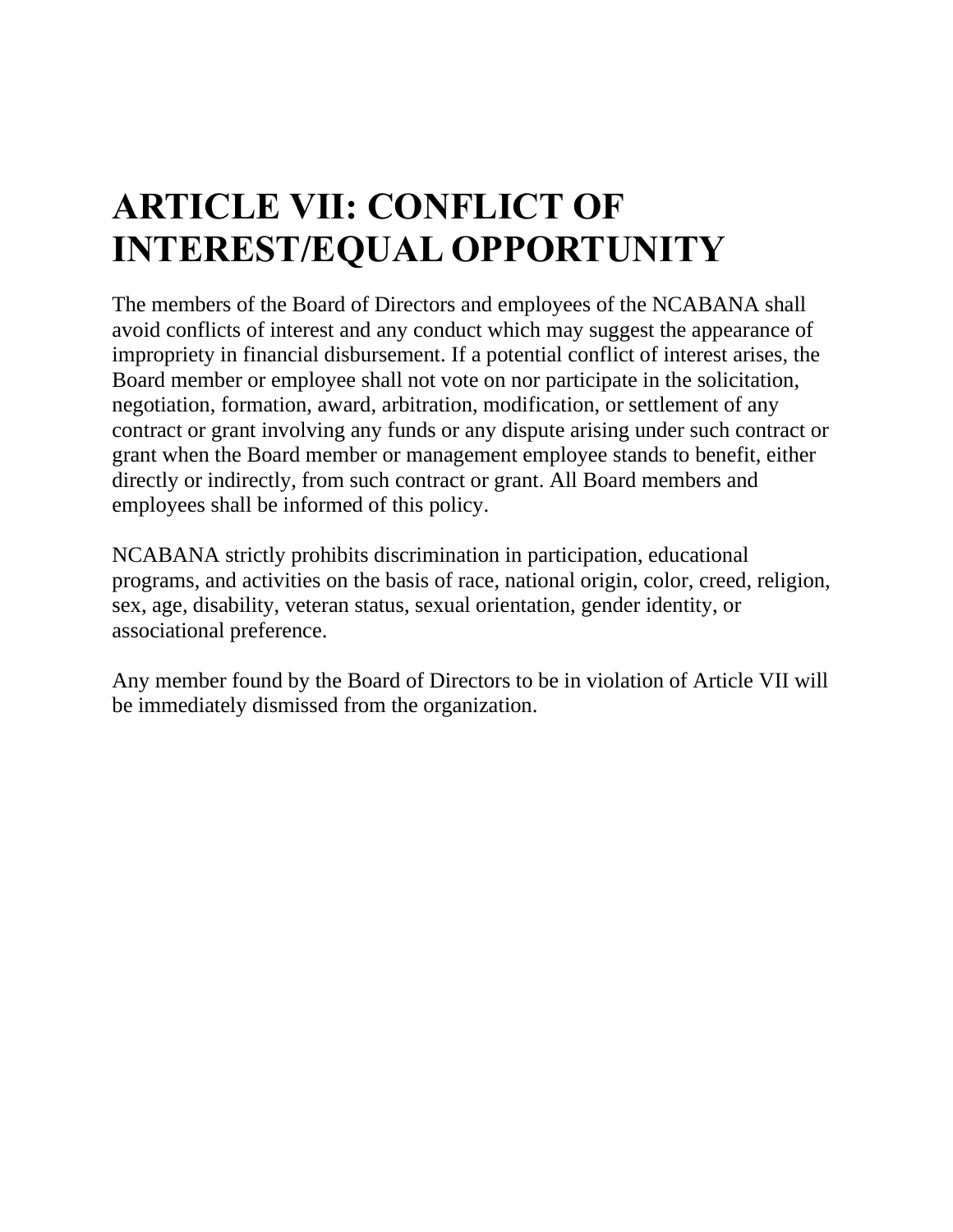### **ARTICLE VIII: REVISION/AMENDMENTS TO THE BY-LAWS**

The NCABANA By-Laws will be reviewed at least every 5 years and revised as needed.

These by-laws may be altered, amended, revised, or repealed and new by-laws may be adopted by approval of all members of the Board of Directors. This may be done at any regular meeting of the Board of Directors.

#### REVISION HISTORY

The NORTH CAROLINA CHAPTER OF ARTIST BLACKSMITH'S ASSOCIATION OF NORTH AMERICA By-Laws are hereby restated and amended by way of resolution. All former By-Laws are hereby rescinded in their entirety.

Original By-laws: June 4, 1983 by the Board of Directors made up of: Wallace D. Taylor, President Robert E. Timberlake, Vice-President Don Dillon, Secretary Ron White, Treasurer

Amended August 11, 1996 by the Board of Directors made up of: Tal Harris, President Max Gray, Vice-president Bert Smith, Secretary Jimmy Alexander, Treasurer